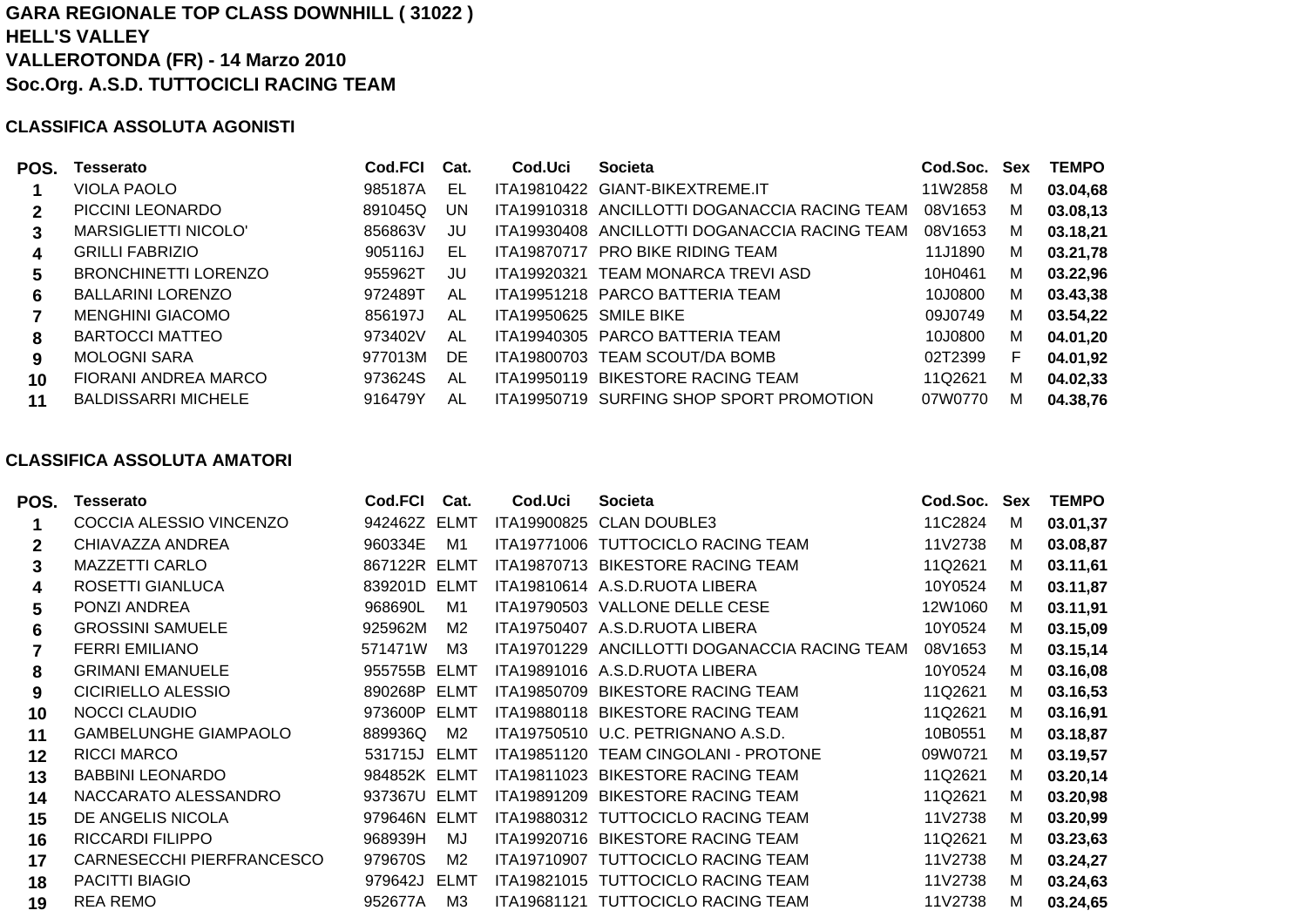| 20 | PIERONI EDWIN                | 894620U      | M <sub>1</sub> |                        | BEL19801129 BIKESTORE RACING TEAM           | 11Q2621 | M | 03.26,17 |
|----|------------------------------|--------------|----------------|------------------------|---------------------------------------------|---------|---|----------|
| 21 | <b>ZOLLI FELICETTO</b>       |              | M3             |                        | <b>ENTE</b>                                 |         | M | 03.26,72 |
| 22 | CONSOLI ALESSANDRO           | 974895L      | M <sub>2</sub> |                        | ITA19711113 CLAN DOUBLE3                    | 11C2824 | M | 03.27,61 |
| 23 | <b>CETRONE LUCA</b>          | 974888V      | M <sub>1</sub> |                        | ITA19761228 CLAN DOUBLE3                    | 11C2824 | M | 03.28,08 |
| 24 | <b>COLICCI DANILO</b>        | 985179Z      | M1             |                        | ITA19791013 GIANT-BIKEXTREME.IT             | 11W2858 | M | 03.28,58 |
| 25 | <b>FORCINA SALVATORE</b>     | 984069V ELMT |                |                        | ITA19871108 TUTTOCICLO RACING TEAM          | 11V2738 | M | 03.30,11 |
| 26 | PITTIGLIO RODOLFO            | 952678K ELMT |                |                        | ITA19861117 TUTTOCICLO RACING TEAM          | 11V2738 | M | 03.31,25 |
| 27 | ZALLOCCO FLAVIO              | 891772V      | M4             | ITA19630329 SMILE BIKE |                                             | 09J0749 | M | 03.31,45 |
| 28 | <b>BARONE UMBERTO</b>        | 978063G      | M1             |                        | ITA19771222 BIKESTORE RACING TEAM           | 11Q2621 | M | 03.32,14 |
| 29 | <b>MARRA GIANLUCA</b>        | 952428Z ELMT |                | ITA19810817 SMILE BIKE |                                             | 09J0749 | M | 03.32,24 |
| 30 | <b>BOUMIS NICOLA</b>         | 974899Y ELMT |                |                        | ITA19880507 CLAN DOUBLE3                    | 11C2824 | M | 03.32,41 |
| 31 | <b>BACCHETTINI DIEGO</b>     | 908917Y      | M1             |                        | ITA19760131 ASD 2010 GRAVITY TEAM - SPOLETO | 10H0796 | M | 03.33,11 |
| 32 | MAMMANA TIZIANO              | 952372G ELMT |                |                        | ITA19810125 BIKESTORE RACING TEAM           | 11Q2621 | M | 03.34,40 |
| 33 | <b>TOMAO BRUNO</b>           | 955422N ELMT |                |                        | ITA19850716 TUTTOCICLO RACING TEAM          | 11V2738 | M | 03.34,48 |
| 34 | <b>BALDISSARRI SANDRO</b>    | 783876Z      | M3             |                        | ITA19660419 SURFING SHOP SPORT PROMOTION    | 07W0770 | M | 03.36,62 |
| 35 | <b>MALFA MARCO</b>           | 896560S      | M3             |                        | ITA19680607 A.S.D.CICLO ABRUZZO DH          | 12D0701 | M | 03.37,00 |
| 36 | <b>CAPORALE LUCA</b>         | 817403J      | M3             |                        | ITA19670927 A.S.D.CICLO ABRUZZO DH          | 12D0701 | М | 03.37,29 |
| 37 | <b>COSTANTINI ALESSANDRO</b> | 974894K      | M <sub>3</sub> |                        | ITA19690812 CLAN DOUBLE3                    | 11C2824 | M | 03.37,59 |
| 38 | <b>GRUGNI CRISTIANO</b>      | 972505T      | M <sub>2</sub> |                        | ITA19740328 PARCO BATTERIA TEAM             | 10J0800 | M | 03.38,87 |
| 39 | ROSETTI GIACOMO              | 839198S      | M1             |                        | ITA19800707 A.S.D.RUOTA LIBERA              | 10Y0524 | M | 03.39,31 |
| 40 | <b>IANNETTA VALERIO</b>      | 952683Z ELMT |                |                        | ITA19911206 TUTTOCICLO RACING TEAM          | 11V2738 | M | 03.39,39 |
| 41 | PINNA PASQUALE               |              | M4             |                        | <b>ENTE</b>                                 |         | M | 03.39,67 |
| 42 | <b>MARTINI ALESSANDRO</b>    | 984648E      | M <sub>2</sub> |                        | ITA19720525 BIKESTORE RACING TEAM           | 11Q2621 | М | 03.40,00 |
| 43 | <b>GUADAGNOLI RICCARDO</b>   | 980261A ELMT |                | ITA19840611 SMILE BIKE |                                             | 09J0749 | M | 03.41,17 |
| 44 | <b>MARGOTTA DANIELE</b>      |              | M1             |                        | <b>ENTE</b>                                 |         | M | 03.41,40 |
| 45 | <b>GIUSTINIANI GIORGIO</b>   | 970403F ELMT |                |                        | ITA19890401 BIKESTORE RACING TEAM           | 11Q2621 | M | 03.41,76 |
| 46 | <b>RENZI STEFANO</b>         | 984828K ELMT |                |                        | ITA19851223 TUTTOCICLO RACING TEAM          | 11V2738 | M | 03.43,18 |
| 47 | ANTOGNOZZI ALFREDO           | 984603S      | ΜЗ             |                        | ITA19680902 BIKESTORE RACING TEAM           | 11Q2621 | M | 03.44,13 |
| 48 | <b>ANDREANI MARCO</b>        | 984649F      | M <sub>2</sub> |                        | ITA19730823 BIKESTORE RACING TEAM           | 11Q2621 | M | 03.44,51 |
| 49 | <b>ERMINI RICCARDO</b>       | 977602H ELMT |                |                        | ITA19870416 BIKESTORE RACING TEAM           | 11Q2621 | M | 03.45,12 |
| 50 | <b>CAPOTOSTI FABIO</b>       | 926231R      | M1             |                        | ITA19760428 ASD 2010 GRAVITY TEAM - SPOLETO | 10H0796 | M | 03.45,29 |
| 51 | <b>CASSIANI MARCO</b>        | 972671G ELMT |                |                        | ITA19820422 PARCO BATTERIA TEAM             | 10J0800 | M | 03.45,90 |
| 52 | <b>CESTRA ALESSIO</b>        | 972673A ELMT |                |                        | ITA19820120 PARCO BATTERIA TEAM             | 10J0800 | M | 03.45,98 |
| 53 | <b>FROSI ROBERTO</b>         |              | M4             |                        | <b>ENTE</b>                                 |         | M | 03.46,78 |
| 54 | <b>ZACCAGNINI LUCA</b>       | 974901S ELMT |                |                        | ITA19811022 CLAN DOUBLE3                    | 11C2824 | M | 03.48,25 |
| 55 | <b>TODARO CRISTIANO</b>      | 968928E ELMT |                |                        | ITA19850807 BIKESTORE RACING TEAM           | 11Q2621 | M | 03.48,64 |
| 56 | <b>CAPALDI FEDERICO</b>      | 979639P ELMT |                |                        | ITA19830518 TUTTOCICLO RACING TEAM          | 11V2738 | M | 03.49,38 |
| 57 | PICCININI PAOLO              | 956015J      | M <sub>3</sub> |                        | ITA19660316 TEAM CINGOLANI - PROTONE        | 09W0721 | M | 03.50,38 |
| 58 | <b>MATURI NATALINO</b>       |              | M4             |                        | <b>ENTE</b>                                 |         | M | 03.50,92 |
| 59 | PIERLUISI ANDREA             | 974897N      | M <sub>2</sub> |                        | ITA19740503 CLAN DOUBLE3                    | 11C2824 | M | 03.52,03 |
| 60 | <b>CRASTI EMILIANO</b>       | 853385T      | M <sub>2</sub> |                        | ITA19710725 ASD 2010 GRAVITY TEAM - SPOLETO | 10H0796 | M | 03.53,41 |
| 61 | SUBIACO MARIO                | 981960Y      | M <sub>2</sub> |                        | ITA19741104 CLAN DOUBLE3                    | 11C2824 | M | 03.54,74 |
| 62 | ZOLLI MAURIZIO               |              | M <sub>3</sub> |                        | <b>ENTE</b>                                 |         | M | 03.58,50 |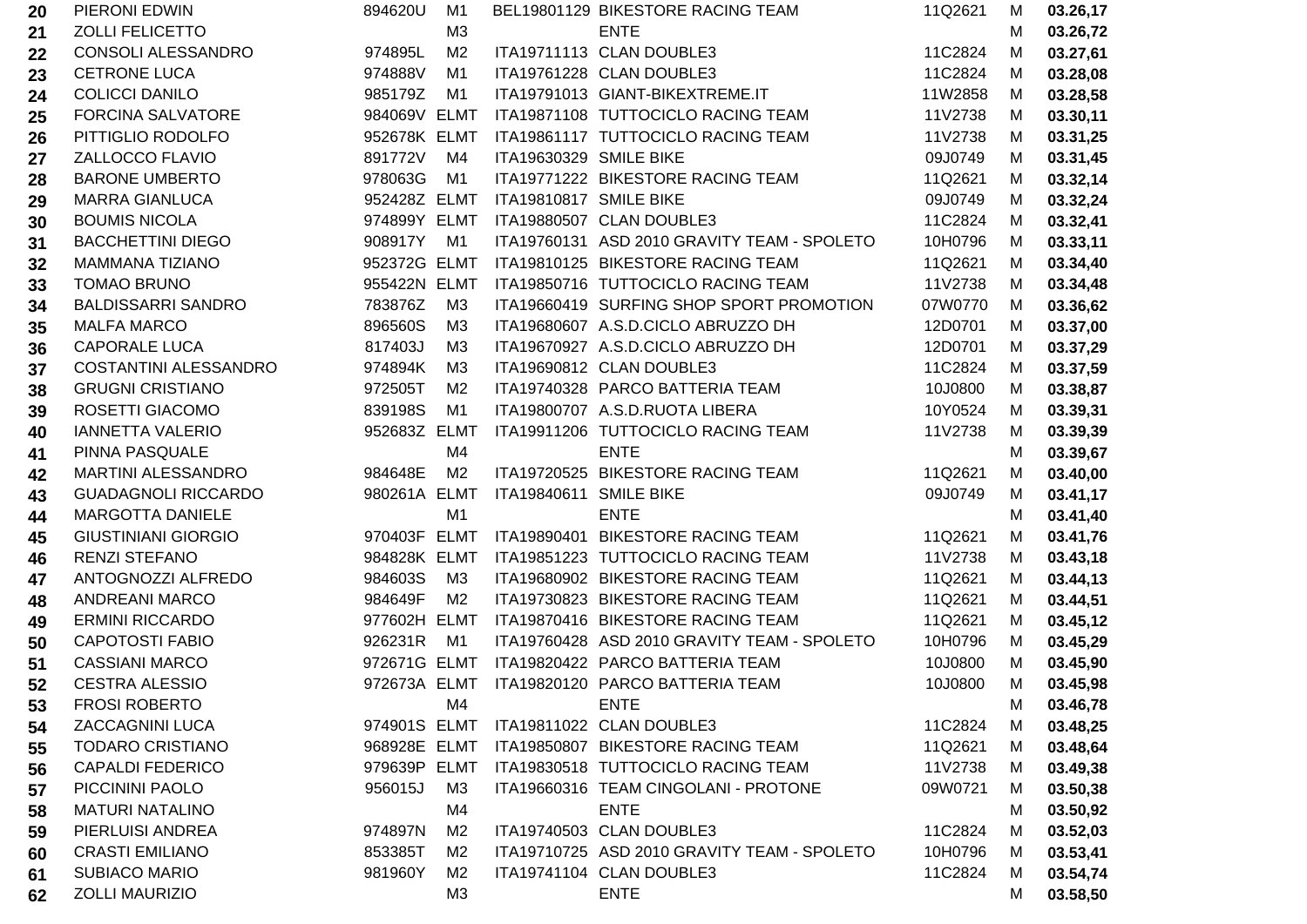| 63 | VALENTE CLAUDIO               |              | M5             |             | <b>ENTE</b>                          |         | м | 03.59,81 |
|----|-------------------------------|--------------|----------------|-------------|--------------------------------------|---------|---|----------|
| 64 | <b>CARLINO MARIO</b>          |              | M <sub>1</sub> |             | <b>ENTE</b>                          |         | м | 03.59,85 |
| 65 | CAPPA ROLANDO                 | 956544Z      | M <sub>2</sub> | ITA19741223 | <b>BIKESTORE RACING TEAM</b>         | 11Q2621 | м | 04.00,06 |
| 66 | NATALUCCI SIMONE              | 927866P      | M2             |             | ITA19730126 TEAM CINGOLANI - PROTONE | 09W0721 | м | 04.01,30 |
| 67 | <b>SORDINI MARCO</b>          | 956025L      | M <sub>2</sub> |             | ITA19740609 TEAM CINGOLANI - PROTONE | 09W0721 | м | 04.03,43 |
| 68 | <b>CALITRI LUCA</b>           | 817406M      | ELMT           |             | ITA19870409 A.S.D.CICLO ABRUZZO DH   | 12D0701 | м | 04.06,62 |
| 69 | BALDONI GABRIELE MICHELANGELO | 984650C ELMT |                | ITA19880131 | BIKESTORE RACING TEAM                | 11Q2621 | м | 04.10,45 |
| 70 | <b>LORRAI LORENZO</b>         | 972661E      | ELMT           |             | ITA19901202 PARCO BATTERIA TEAM      | 10J0800 | м | 04.12,80 |
| 71 | <b>GRILLI GEMMA</b>           | 983488N      | W1             |             | ITA19891005 PRO BIKE RIDING TEAM     | 11J1890 | F | 04.15,36 |
| 72 | PERUJO E. ALBERTO             |              | M <sub>1</sub> |             | <b>ENTE</b>                          |         | м | 04.16,60 |
| 73 | <b>CARNEVALE SEVERINO</b>     |              | M <sub>5</sub> |             | <b>ENTE</b>                          |         | м | 04.16,77 |
| 74 | <b>AMICONE DAVIDE</b>         | 813375Y      | M4             | ITA19651109 | A.S.D.CICLO ABRUZZO DH               | 12D0701 | м | 04.19,36 |
| 75 | RUGGERI LOREDANA              | 894624L      | W <sub>1</sub> | ITA19800123 | <b>BIKESTORE RACING TEAM</b>         | 11Q2621 | F | 04.22,10 |
| 76 | CARA ELENA                    | 937366T      | W <sub>1</sub> | ITA19781129 | <b>BIKESTORE RACING TEAM</b>         | 11Q2621 | F | 04.22,99 |
| 77 | TONTORANELLI EDOARDO          | 973603E      | MJ             | ITA19930122 | <b>BIKESTORE RACING TEAM</b>         | 11Q2621 | м | 04.36,89 |
| 78 | <b>CAPUTO GIUSEPPE</b>        | 978062F      | M1             | ITA19781231 | <b>BIKESTORE RACING TEAM</b>         | 11Q2621 | м | 04.37,86 |
| 79 | PELLEGRINI FABIO              | 984611R      | ELMT           | ITA19880624 | <b>BIKESTORE RACING TEAM</b>         | 11Q2621 | м | 04.39,64 |
|    |                               |              |                |             |                                      |         |   |          |

## **CLASSIFICA CATEGORIA**

|--|--|

| POS.            | Tesserato                   | Cod.FCI        | Cat. | Cod.Uci                | <b>Societa</b>                                | Cod.Soc. | <b>Sex</b> | <b>TEMPO</b> |
|-----------------|-----------------------------|----------------|------|------------------------|-----------------------------------------------|----------|------------|--------------|
|                 | <b>VIOLA PAOLO</b>          | 985187A        | EL   |                        | ITA19810422 GIANT-BIKEXTREME.IT               | 11W2858  | м          | 03.04,68     |
| $\mathbf{2}$    | <b>GRILLI FABRIZIO</b>      | 905116J        | EL.  |                        | ITA19870717 PRO BIKE RIDING TEAM              | 11J1890  | M          | 03.21,78     |
| <b>UNDER 23</b> |                             |                |      |                        |                                               |          |            |              |
| POS.            | Tesserato                   | <b>Cod.FCI</b> | Cat. | Cod.Uci                | <b>Societa</b>                                | Cod.Soc. | <b>Sex</b> | <b>TEMPO</b> |
| 1               | PICCINI LEONARDO            | 891045Q        | UN.  |                        | ITA19910318 ANCILLOTTI DOGANACCIA RACING TEAM | 08V1653  | М          | 03.08,13     |
| <b>JUNIOR</b>   |                             |                |      |                        |                                               |          |            |              |
| POS.            | <b>Tesserato</b>            | Cod.FCI        | Cat. | Cod.Uci                | <b>Societa</b>                                | Cod.Soc. | Sex        | <b>TEMPO</b> |
| 1               | <b>MARSIGLIETTI NICOLO'</b> | 856863V        | JU   | ITA19930408            | ANCILLOTTI DOGANACCIA RACING TEAM             | 08V1653  | M          | 03.18,21     |
| $\mathbf{2}$    | <b>BRONCHINETTI LORENZO</b> | 955962T        | JU   | ITA19920321            | TEAM MONARCA TREVI ASD                        | 10H0461  | М          | 03.22,96     |
| <b>ALLIEVO</b>  |                             |                |      |                        |                                               |          |            |              |
| POS.            | Tesserato                   | Cod.FCI        | Cat. | Cod.Uci                | <b>Societa</b>                                | Cod.Soc. | <b>Sex</b> | <b>TEMPO</b> |
| 1               | <b>BALLARINI LORENZO</b>    | 972489T        | AL   |                        | ITA19951218 PARCO BATTERIA TEAM               | 10J0800  | M          | 03.43,38     |
| $\mathbf{2}$    | <b>MENGHINI GIACOMO</b>     | 856197J        | AL   | ITA19950625 SMILE BIKE |                                               | 09J0749  | M          | 03.54,22     |
| 3               | <b>BARTOCCI MATTEO</b>      | 973402V        | AL   |                        | ITA19940305 PARCO BATTERIA TEAM               | 10J0800  | M          | 04.01,20     |
| 4               | FIORANI ANDREA MARCO        | 973624S        | AL   |                        | ITA19950119 BIKESTORE RACING TEAM             | 11Q2621  | м          | 04.02,33     |
| 5               | <b>BALDISSARRI MICHELE</b>  | 916479Y        | AL   |                        | ITA19950719 SURFING SHOP SPORT PROMOTION      | 07W0770  | м          | 04.38,76     |

## **DONNA ELITE**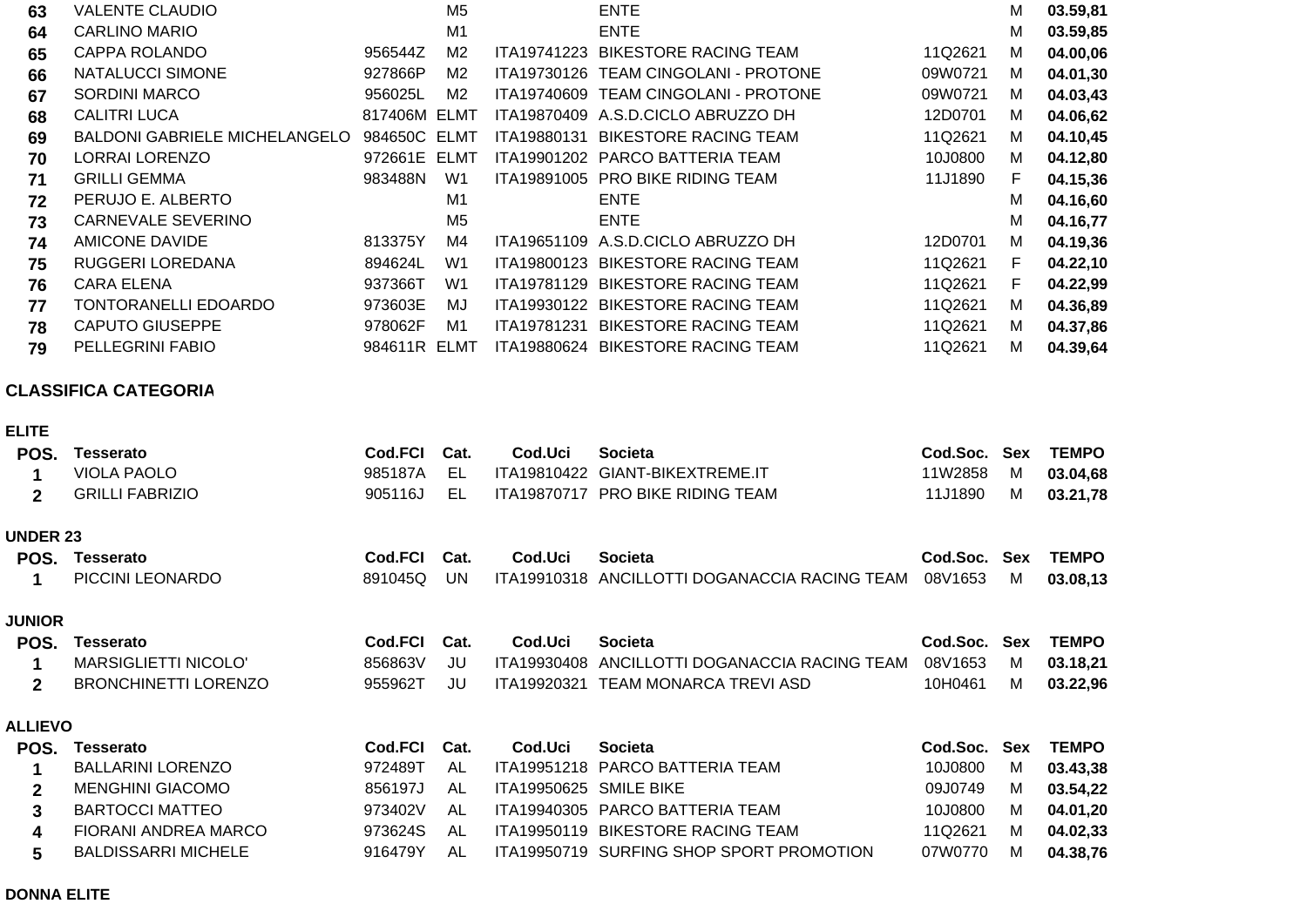| POS.                    | <b>Tesserato</b>                                                             | <b>Cod.FCI</b>               | Cat. | Cod.Uci                | <b>Societa</b>                                 | Cod.Soc. Sex |            | <b>TEMPO</b> |
|-------------------------|------------------------------------------------------------------------------|------------------------------|------|------------------------|------------------------------------------------|--------------|------------|--------------|
| 1                       | <b>MOLOGNI SARA</b>                                                          | 977013M                      | DE   |                        | ITA19800703 TEAM SCOUT/DA BOMB                 | 02T2399      | F          | 04.01,92     |
|                         |                                                                              |                              |      |                        |                                                |              |            |              |
| <b>ELTESPORT</b>        |                                                                              |                              |      |                        |                                                |              |            |              |
| POS.                    | <b>Tesserato</b><br>COCCIA ALESSIO VINCENZO                                  | Cod.FCI Cat.<br>942462Z ELMT |      | Cod.Uci                | <b>Societa</b>                                 | Cod.Soc.     | <b>Sex</b> | <b>TEMPO</b> |
| 1                       |                                                                              |                              |      |                        | ITA19900825 CLAN DOUBLE3                       | 11C2824      | M          | 03.01,37     |
| $\mathbf{2}$            | <b>MAZZETTI CARLO</b>                                                        |                              |      |                        | 867122R ELMT ITA19870713 BIKESTORE RACING TEAM | 11Q2621      | M          | 03.11,61     |
| 3                       | ROSETTI GIANLUCA                                                             |                              |      |                        | 839201D ELMT ITA19810614 A.S.D.RUOTA LIBERA    | 10Y0524      | М          | 03.11,87     |
| 4                       | <b>GRIMANI EMANUELE</b>                                                      | 955755B ELMT                 |      |                        | ITA19891016 A.S.D.RUOTA LIBERA                 | 10Y0524      | М          | 03.16,08     |
| 5                       | <b>CICIRIELLO ALESSIO</b>                                                    | 890268P ELMT                 |      |                        | ITA19850709 BIKESTORE RACING TEAM              | 11Q2621      | М          | 03.16,53     |
| $\bf 6$                 | <b>NOCCI CLAUDIO</b>                                                         | 973600P ELMT                 |      |                        | ITA19880118 BIKESTORE RACING TEAM              | 11Q2621      | М          | 03.16,91     |
| $\overline{\mathbf{7}}$ | RICCI MARCO                                                                  | 531715J ELMT                 |      |                        | ITA19851120 TEAM CINGOLANI - PROTONE           | 09W0721      | М          | 03.19,57     |
| 8                       | <b>BABBINI LEONARDO</b>                                                      | 984852K ELMT                 |      |                        | ITA19811023 BIKESTORE RACING TEAM              | 11Q2621      | M          | 03.20,14     |
| 9                       | NACCARATO ALESSANDRO                                                         | 937367U ELMT                 |      |                        | ITA19891209 BIKESTORE RACING TEAM              | 11Q2621      | M          | 03.20,98     |
| 10                      | DE ANGELIS NICOLA                                                            | 979646N ELMT                 |      |                        | ITA19880312 TUTTOCICLO RACING TEAM             | 11V2738      | M          | 03.20,99     |
| 11                      | PACITTI BIAGIO                                                               | 979642J ELMT                 |      |                        | ITA19821015 TUTTOCICLO RACING TEAM             | 11V2738      | М          | 03.24,63     |
| 12                      | <b>FORCINA SALVATORE</b>                                                     | 984069V ELMT                 |      |                        | ITA19871108 TUTTOCICLO RACING TEAM             | 11V2738      | М          | 03.30,11     |
| 13                      | PITTIGLIO RODOLFO                                                            | 952678K ELMT                 |      |                        | ITA19861117 TUTTOCICLO RACING TEAM             | 11V2738      | М          | 03.31,25     |
| 14                      | <b>MARRA GIANLUCA</b>                                                        | 952428Z ELMT                 |      | ITA19810817 SMILE BIKE |                                                | 09J0749      | М          | 03.32,24     |
| 15                      | <b>BOUMIS NICOLA</b>                                                         | 974899Y ELMT                 |      |                        | ITA19880507 CLAN DOUBLE3                       | 11C2824      | М          | 03.32,41     |
| 16                      | <b>MAMMANA TIZIANO</b>                                                       | 952372G ELMT                 |      |                        | ITA19810125 BIKESTORE RACING TEAM              | 11Q2621      | M          | 03.34,40     |
| 17                      | <b>TOMAO BRUNO</b>                                                           | 955422N ELMT                 |      |                        | ITA19850716 TUTTOCICLO RACING TEAM             | 11V2738      | M          | 03.34,48     |
| 18                      | <b>IANNETTA VALERIO</b>                                                      | 952683Z ELMT                 |      |                        | ITA19911206 TUTTOCICLO RACING TEAM             | 11V2738      | М          | 03.39,39     |
| 19                      | <b>GUADAGNOLI RICCARDO</b>                                                   | 980261A ELMT                 |      | ITA19840611 SMILE BIKE |                                                | 09J0749      | M          | 03.41,17     |
| 20                      | <b>GIUSTINIANI GIORGIO</b>                                                   | 970403F ELMT                 |      |                        | ITA19890401 BIKESTORE RACING TEAM              | 11Q2621      | М          | 03.41,76     |
| 21                      | RENZI STEFANO                                                                | 984828K ELMT                 |      |                        | ITA19851223 TUTTOCICLO RACING TEAM             | 11V2738      | М          | 03.43,18     |
| 22                      | <b>ERMINI RICCARDO</b>                                                       | 977602H ELMT                 |      |                        | ITA19870416 BIKESTORE RACING TEAM              | 11Q2621      | М          | 03.45,12     |
| 23                      | <b>CASSIANI MARCO</b>                                                        | 972671G ELMT                 |      |                        | ITA19820422 PARCO BATTERIA TEAM                | 10J0800      | M          | 03.45,90     |
| 24                      | <b>CESTRA ALESSIO</b>                                                        | 972673A ELMT                 |      |                        | ITA19820120 PARCO BATTERIA TEAM                | 10J0800      | М          | 03.45,98     |
| 25                      | ZACCAGNINI LUCA                                                              |                              |      |                        | 974901S ELMT ITA19811022 CLAN DOUBLE3          | 11C2824      | М          | 03.48,25     |
| 26                      | <b>TODARO CRISTIANO</b>                                                      | 968928E ELMT                 |      |                        | ITA19850807 BIKESTORE RACING TEAM              | 11Q2621      | М          | 03.48,64     |
| 27                      | <b>CAPALDI FEDERICO</b>                                                      | 979639P ELMT                 |      |                        | ITA19830518 TUTTOCICLO RACING TEAM             | 11V2738      | М          | 03.49,38     |
| 28                      | <b>CALITRI LUCA</b>                                                          | 817406M ELMT                 |      |                        | ITA19870409 A.S.D.CICLO ABRUZZO DH             | 12D0701      | M          | 04.06,62     |
| 29                      | BALDONI GABRIELE MICHELANGELO 984650C ELMT ITA19880131 BIKESTORE RACING TEAM |                              |      |                        |                                                | 11Q2621      | M          | 04.10,45     |
| 30                      | <b>LORRAI LORENZO</b>                                                        |                              |      |                        | 972661E ELMT ITA19901202 PARCO BATTERIA TEAM   | 10J0800      | M          | 04.12,80     |
| 31                      | PELLEGRINI FABIO                                                             |                              |      |                        | 984611R ELMT ITA19880624 BIKESTORE RACING TEAM | 11Q2621      | М          | 04.39,64     |
| <b>MASTER 1</b>         |                                                                              |                              |      |                        |                                                |              |            |              |
|                         | POS. Tesserato                                                               | <b>Cod.FCI</b>               | Cat. | Cod.Uci                | <b>Societa</b>                                 | Cod.Soc. Sex |            | <b>TEMPO</b> |
| 1                       | CHIAVAZZA ANDREA                                                             | 960334E                      | M1   |                        | ITA19771006 TUTTOCICLO RACING TEAM             | 11V2738      | M          | 03.08,87     |
| 2                       | PONZI ANDREA                                                                 | 968690L                      | M1   |                        | ITA19790503 VALLONE DELLE CESE                 | 12W1060      | M          | 03.11,91     |

| <b>FUNALMINDREA</b> | <b>JUOUJUL IVII</b> |    | TIAT9790303 VALLONE DELLE GESE    | IZWIUOU IVI |     | UJ.II, JI |
|---------------------|---------------------|----|-----------------------------------|-------------|-----|-----------|
| PIERONI EDWIN       | 894620U             | M1 | BEL19801129 BIKESTORE RACING TEAM | 11Q2621     | - M | 03.26,17  |
| CETRONE LUCA        | 974888V             | M1 | ITA19761228 CLAN DOUBLE3          | 11C2824     | M   | 03.28,08  |
| COLICCI DANILO      | 985179Z             | M1 | ITA19791013 GIANT-BIKEXTREME.IT   | 11W2858     | M   | 03.28,58  |
|                     |                     |    |                                   |             |     |           |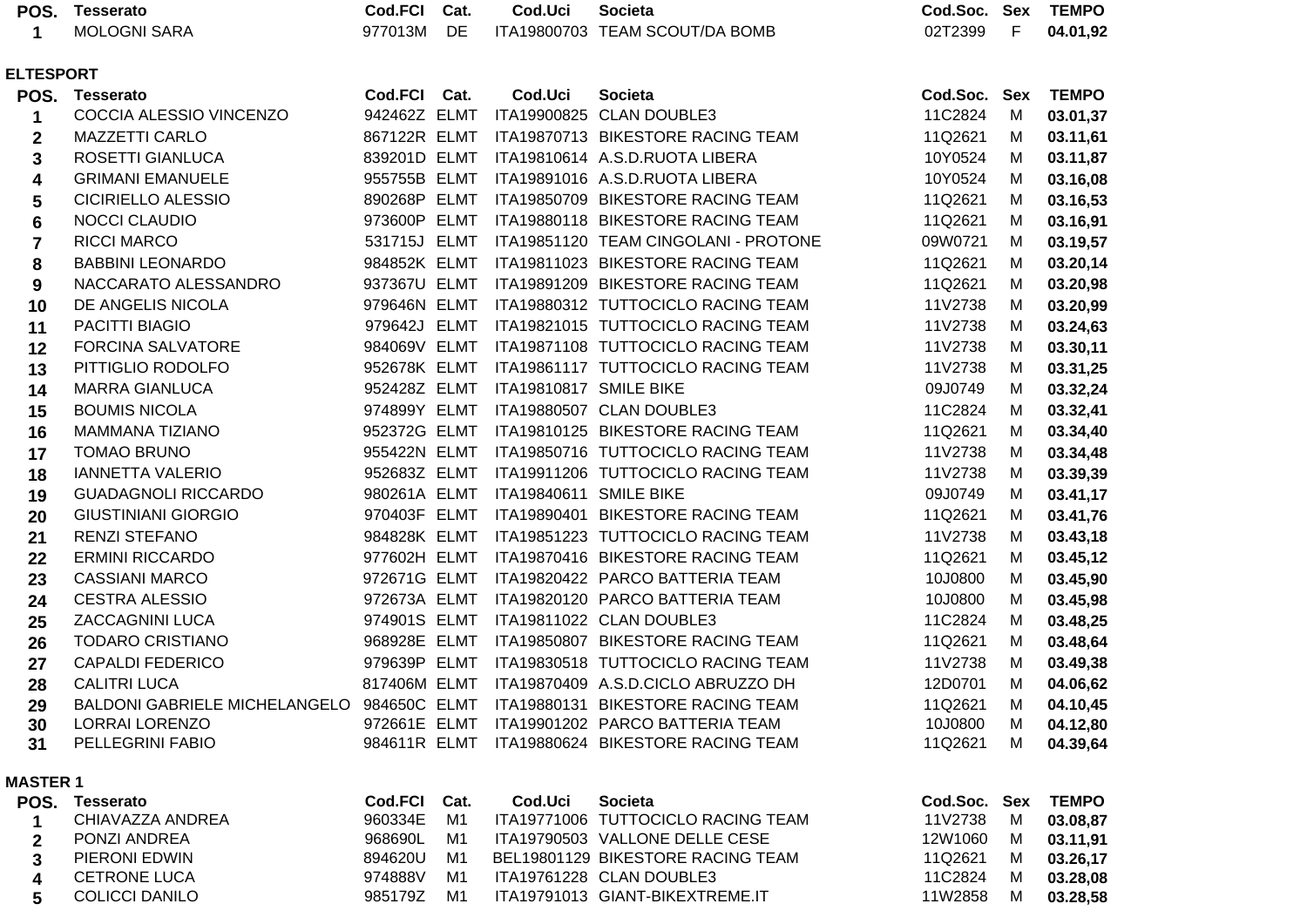| 6  | <b>BARONE UMBERTO</b>    | 978063G | M1 |             | ITA19771222 BIKESTORE RACING TEAM           | 11Q2621 | М | 03.32,14 |
|----|--------------------------|---------|----|-------------|---------------------------------------------|---------|---|----------|
|    | <b>BACCHETTINI DIEGO</b> | 908917Y | M1 |             | ITA19760131 ASD 2010 GRAVITY TEAM - SPOLETO | 10H0796 | м | 03.33,11 |
| 8  | ROSETTI GIACOMO          | 839198S | M1 |             | ITA19800707 A.S.D.RUOTA LIBERA              | 10Y0524 | м | 03.39,31 |
| 9  | MARGOTTA DANIELE         |         | M1 |             | <b>ENTE</b>                                 |         | М | 03.41,40 |
| 10 | <b>CAPOTOSTI FABIO</b>   | 926231R | M1 |             | ITA19760428 ASD 2010 GRAVITY TEAM - SPOLETO | 10H0796 | М | 03.45,29 |
| 11 | <b>CARLINO MARIO</b>     |         | M1 |             | <b>ENTE</b>                                 |         | М | 03.59,85 |
| 12 | PERUJO E. ALBERTO        |         | M1 |             | <b>ENTE</b>                                 |         | м | 04.16,60 |
| 13 | CAPUTO GIUSEPPE          | 978062F | M1 | ITA19781231 | <b>BIKESTORE RACING TEAM</b>                | 11Q2621 | м | 04.37,86 |

## **MASTER 2**

| POS.         | Tesserato                    | Cod.FCI | Cat. | Cod.Uci | <b>Societa</b>                              | Cod.Soc. | Sex | <b>TEMPO</b> |
|--------------|------------------------------|---------|------|---------|---------------------------------------------|----------|-----|--------------|
|              | <b>GROSSINI SAMUELE</b>      | 925962M | M2   |         | ITA19750407 A.S.D.RUOTA LIBERA              | 10Y0524  | м   | 03.15,09     |
| $\mathbf{2}$ | <b>GAMBELUNGHE GIAMPAOLO</b> | 889936Q | M2   |         | ITA19750510 U.C. PETRIGNANO A.S.D.          | 10B0551  | м   | 03.18,87     |
| 3            | CARNESECCHI PIERFRANCESCO    | 979670S | M2   |         | ITA19710907 TUTTOCICLO RACING TEAM          | 11V2738  | м   | 03.24,27     |
| 4            | CONSOLI ALESSANDRO           | 974895L | M2   |         | ITA19711113 CLAN DOUBLE3                    | 11C2824  | м   | 03.27,61     |
| 5.           | <b>GRUGNI CRISTIANO</b>      | 972505T | M2   |         | ITA19740328 PARCO BATTERIA TEAM             | 10J0800  | м   | 03.38,87     |
| 6            | <b>MARTINI ALESSANDRO</b>    | 984648E | M2   |         | ITA19720525 BIKESTORE RACING TEAM           | 11Q2621  | м   | 03.40,00     |
|              | ANDREANI MARCO               | 984649F | M2   |         | ITA19730823 BIKESTORE RACING TEAM           | 11Q2621  | м   | 03.44,51     |
| 8            | PIERLUISI ANDREA             | 974897N | M2   |         | ITA19740503 CLAN DOUBLE3                    | 11C2824  | м   | 03.52,03     |
| 9            | <b>CRASTI EMILIANO</b>       | 853385T | M2   |         | ITA19710725 ASD 2010 GRAVITY TEAM - SPOLETO | 10H0796  | м   | 03.53,41     |
| 10           | SUBIACO MARIO                | 981960Y | M2   |         | ITA19741104 CLAN DOUBLE3                    | 11C2824  | м   | 03.54,74     |
| 11           | CAPPA ROLANDO                | 956544Z | M2   |         | ITA19741223 BIKESTORE RACING TEAM           | 11Q2621  | м   | 04.00,06     |
| 12           | NATALUCCI SIMONE             | 927866P | M2   |         | ITA19730126 TEAM CINGOLANI - PROTONE        | 09W0721  | м   | 04.01,30     |
| 13           | <b>SORDINI MARCO</b>         | 956025L | M2   |         | ITA19740609 TEAM CINGOLANI - PROTONE        | 09W0721  | м   | 04.03,43     |

#### **MASTER 3**

| POS. | <b>Tesserato</b>          | Cod.FCI | Cat. | Cod.Uci     | <b>Societa</b>                                | Cod.Soc. | Sex | <b>TEMPO</b> |
|------|---------------------------|---------|------|-------------|-----------------------------------------------|----------|-----|--------------|
|      | <b>FERRI EMILIANO</b>     | 571471W | MЗ   |             | ITA19701229 ANCILLOTTI DOGANACCIA RACING TEAM | 08V1653  | М   | 03.15,14     |
|      | REA REMO                  | 952677A | M3   | ITA19681121 | TUTTOCICLO RACING TEAM                        | 11V2738  | м   | 03.24,65     |
|      | <b>ZOLLI FELICETTO</b>    |         | MЗ   |             | <b>ENTE</b>                                   |          | М   | 03.26,72     |
| 4    | <b>BALDISSARRI SANDRO</b> | 783876Z | MЗ   |             | ITA19660419 SURFING SHOP SPORT PROMOTION      | 07W0770  | м   | 03.36,62     |
| 5.   | <b>MALFA MARCO</b>        | 896560S | MЗ   |             | ITA19680607 A.S.D.CICLO ABRUZZO DH            | 12D0701  | М   | 03.37,00     |
| 6    | <b>CAPORALE LUCA</b>      | 817403J | MЗ   |             | ITA19670927 A.S.D.CICLO ABRUZZO DH            | 12D0701  | м   | 03.37,29     |
|      | COSTANTINI ALESSANDRO     | 974894K | MЗ   |             | ITA19690812 CLAN DOUBLE3                      | 11C2824  | М   | 03.37,59     |
| 8    | ANTOGNOZZI ALFREDO        | 984603S | MЗ   |             | ITA19680902 BIKESTORE RACING TEAM             | 11Q2621  | м   | 03.44,13     |
| 9    | PICCININI PAOLO           | 956015J | MЗ   |             | ITA19660316 TEAM CINGOLANI - PROTONE          | 09W0721  | М   | 03.50,38     |
| 10   | <b>ZOLLI MAURIZIO</b>     |         | MЗ   |             | <b>ENTE</b>                                   |          |     | 03.58,50     |

#### **MASTER 4-5-6**

| <b>TEMPO</b> |
|--------------|
| 03.31,45     |
| 03.39,67     |
| 03.46,78     |
| 03.50,92     |
| 03.59,81     |
| 04.16.77     |
| 04.19,36     |
|              |